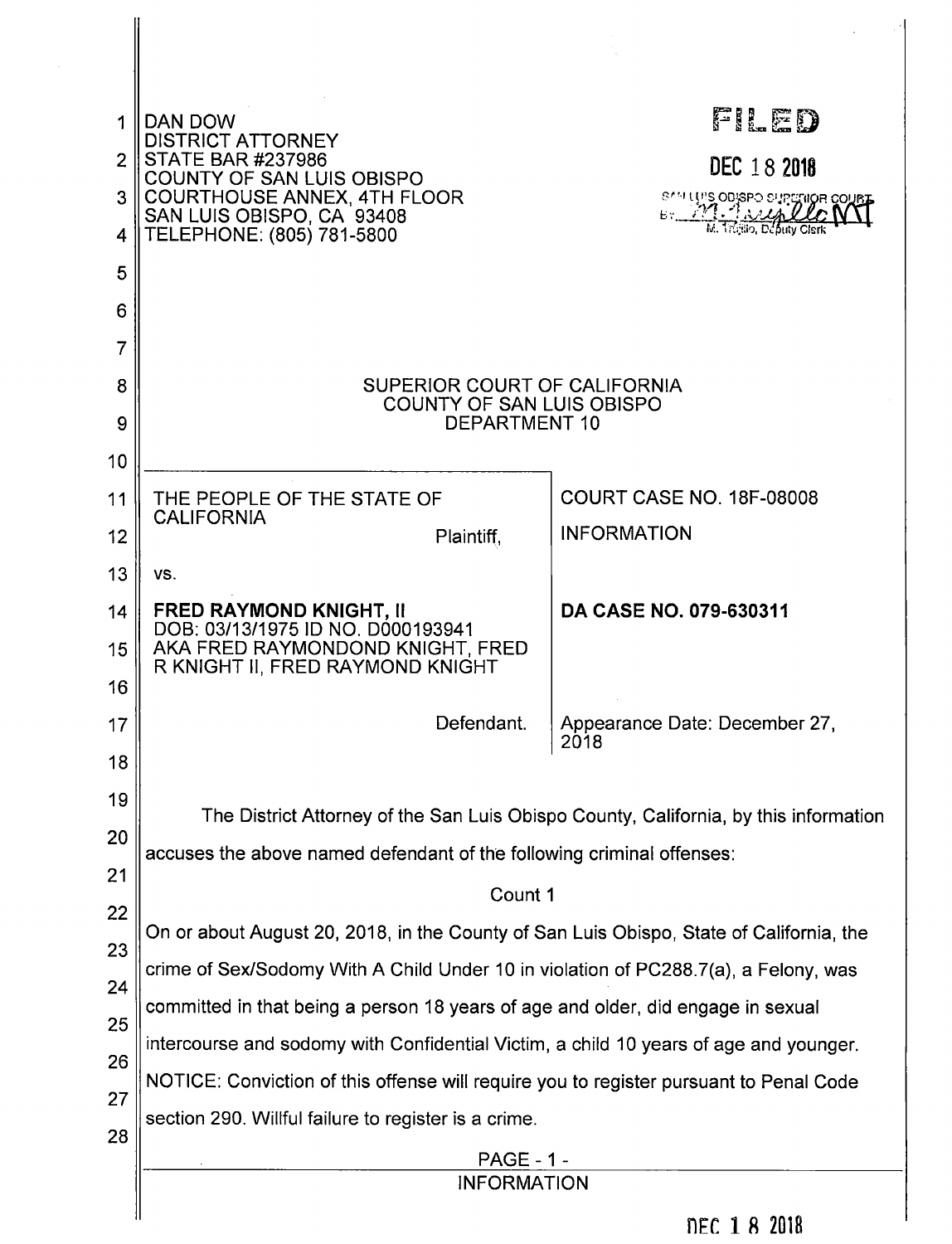| 1              |                                                                                               |  |  |  |  |  |  |
|----------------|-----------------------------------------------------------------------------------------------|--|--|--|--|--|--|
| $\overline{2}$ | NOTICE: Conviction of this offense will require the court to order you to submit to a blood   |  |  |  |  |  |  |
| 3              | test for evidence of antibodies to the probable causative agent of Acquired Immune            |  |  |  |  |  |  |
|                | Deficiency Syndrome (AIDS). Penal Code Section 1202.1.                                        |  |  |  |  |  |  |
| 4              | NOTICE: The above offense is a serious felony within the meaning of Penal Code Section        |  |  |  |  |  |  |
| 5              | 1192.7(c) and a violent felony within the meaning of Penal Code Section 667.5(c)              |  |  |  |  |  |  |
| 6              | NOTICE: The above offense is a serious felony within the meaning of Penal Code section        |  |  |  |  |  |  |
| 7              | $1192.7(c)$ .                                                                                 |  |  |  |  |  |  |
| 8              | Prior                                                                                         |  |  |  |  |  |  |
| 9              | PC1203.066(a)(5): Spec Alleg-Prior Sex Offense & Present 288, 288.5                           |  |  |  |  |  |  |
| 10             | It is further alleged as to count 1 that said defendant, FRED RAYMOND KNIGHT II, was          |  |  |  |  |  |  |
| 11             | on and about 04/25/2012, in the Superior Court of the State of, California, for the County of |  |  |  |  |  |  |
| 12             | San Luis Obispo, convicted of violating Penal Code Section 288(a), within the meaning of      |  |  |  |  |  |  |
| 13             | Penal Code Section 1203.066(a)(5).                                                            |  |  |  |  |  |  |
| 14             | Count 2                                                                                       |  |  |  |  |  |  |
| 15             | On or about August 20, 2018, in the County of San Luis Obispo, State of California, the       |  |  |  |  |  |  |
| 16             | crime of Oral Copulation/Sexual Penetration With A Child Under 10 in violation of             |  |  |  |  |  |  |
| 17             | PC288.7(b), a Felony, was committed in that FRED RAYMOND KNIGHT II, being a person            |  |  |  |  |  |  |
| 18             | 18 years of age and older, did engage in oral copulation and sexual penetration, as           |  |  |  |  |  |  |
| 19             | defined in Penal Code Section 289, with Confidential Victim, a child who was 10 years of      |  |  |  |  |  |  |
| 20             | age and younger.                                                                              |  |  |  |  |  |  |
| 21             | NOTICE: Conviction of this offense will require the court to order you to submit to a blood   |  |  |  |  |  |  |
| 22             | test for evidence of antibodies to the probable causative agent of Acquired Immune            |  |  |  |  |  |  |
| 23             | Deficiency Syndrome (AIDS). Penal Code Section 1202.1.                                        |  |  |  |  |  |  |
| 24             | NOTICE: Conviction of this offense will require you to register pursuant to Penal Code        |  |  |  |  |  |  |
| 25             | section 290. Willful failure to register is a crime.                                          |  |  |  |  |  |  |
| 26             | NOTICE: The above offense is a serious felony within the meaning of Penal Code Section        |  |  |  |  |  |  |
| 27             | 1192.7(c) and a violent felony within the meaning of Penal Code Section 667.5(c)              |  |  |  |  |  |  |
| 28             |                                                                                               |  |  |  |  |  |  |
|                | <b>PAGE - 2 -</b>                                                                             |  |  |  |  |  |  |
|                | <b>INFORMATION</b>                                                                            |  |  |  |  |  |  |

 $\ddot{\mathrm{r}}$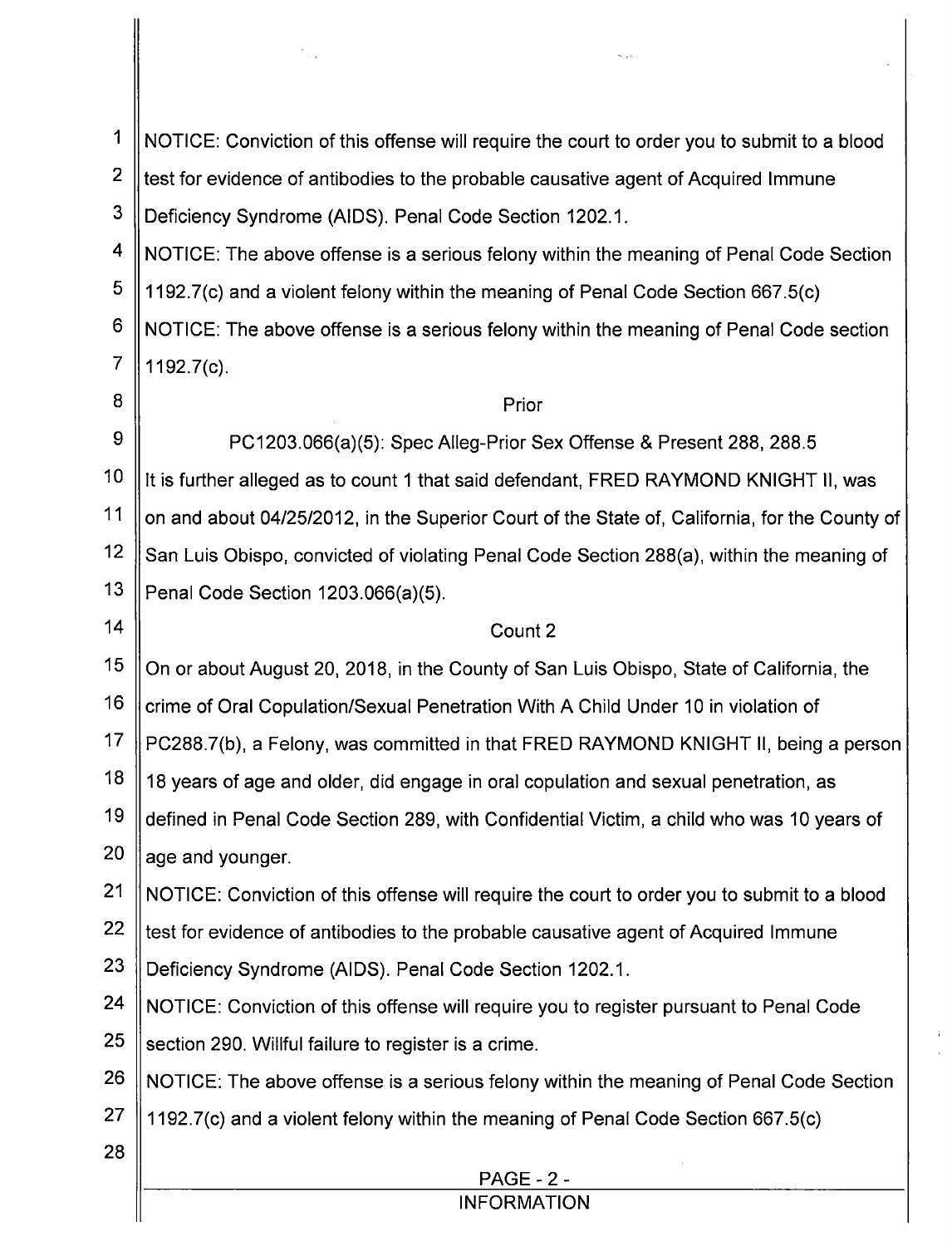1 NOTICE: The above offense is a serious felony within the meaning of Penal Code section  $\overline{2}$ 1192.7(0).

3 Prior 4 PC1203.066(a)(5): Spec Alleg-Prior Sex Offense & Present 288, 288.5 5 It is further alleged as to count 2 that said defendant, FRED RAYMOND KNIGHT II, was 6 on and about 04/25/2012, in the Superior Court of the State of, California, for the County of  $\overline{7}$ San Luis Obispo, convicted of violating Penal Code Section 288(a), within the meaning of 8 Penal Code Section 1203.066(a)(5). 9 Enhancement  $10<sup>°</sup>$ PC1203.066(a)(8): Spec Alleg—Substantial Sexual Conduct-288, 288.5  $11$ It is further alleged pursuant to Penal Code section  $1203.066(a)(8)$  as to count 2 that the  $12$ victim, Confidential Victim, in the above offense was under the age of 14 years and the  $13$ defendant, FRED RAYMOND KNIGHT || had substantial sexual conduct with Confidential  $14$ Victim. 15 Count 3 16 On or about August 20, 2018, in the County of San Luis Obispo, State of California, the  $17$ crime of Lewd Act Upon A Child in violation of PC288(a), a Felony, was committed in that 18 FRED RAYMOND KNIGHT II did willfully, unlawfully, and lewdly commit a lewd and 19 Iascivious act upon and with the body and certain parts and members thereof of  $20$ Confidential Victim, a child under the age of fourteen years, with the intent of arousing,  $21$ appealing to, and gratifying the lust, passions, and sexual desires of the said defendant 22 and the said child. 23 NOTICE: Conviction of this offense will require you to register pursuant to Penal Code 24 section 290. Willful failure to register is a crime. 25 NOTICE: Pursuant to Penal Code Sections 11166 and 11168, a Suspected Child Abuse 26 Report (SCAR) may have been generated in this case. Penal Code Section 11167 and 27 11167.5 limit access to a SCAR. A protective order issued by a court is necessary to 28 obtain a copy of the report. PAGE INFORMATION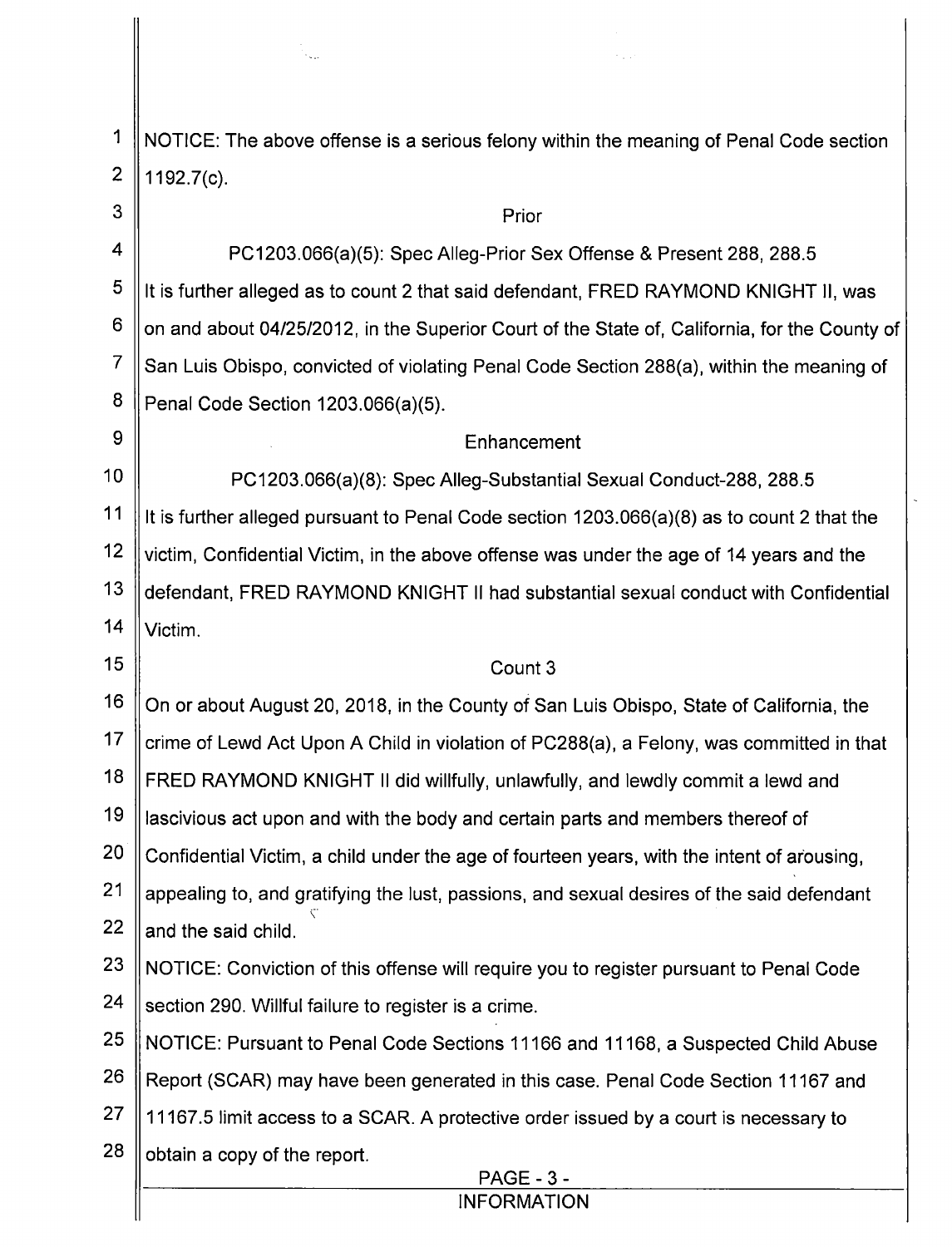|                |                                                                                             |  |              |                    | Na p           |                             |  |  |  |
|----------------|---------------------------------------------------------------------------------------------|--|--------------|--------------------|----------------|-----------------------------|--|--|--|
|                |                                                                                             |  |              |                    |                |                             |  |  |  |
| 1              | NOTICE: The above offense is a serious felony within the meaning of Penal Code Section      |  |              |                    |                |                             |  |  |  |
| $\overline{2}$ | 1192.7(c) and a violent felony within the meaning of Penal Code Section 667.5(c)            |  |              |                    |                |                             |  |  |  |
| 3              | NOTICE: Conviction of this offense will require the court to order you to submit to a blood |  |              |                    |                |                             |  |  |  |
| 4              | test for evidence of antibodies to the probable causative agent of Acquired Immune          |  |              |                    |                |                             |  |  |  |
| 5              | Deficiency Syndrome (AIDS). Penal Code Section 1202.1.                                      |  |              |                    |                |                             |  |  |  |
| 6              | Prior                                                                                       |  |              |                    |                |                             |  |  |  |
| $\overline{7}$ | PC667.71: Spec Alleg-Habitual Sexual Offender                                               |  |              |                    |                |                             |  |  |  |
| 8              | It is further alleged, pursuant to Penal Code section 667.71, as to count 3 that the        |  |              |                    |                |                             |  |  |  |
| $\pmb{9}$      | defendant, was previously convicted of the crime of Lewd Act Upon a Child in violation of   |  |              |                    |                |                             |  |  |  |
| 10             | Penal Code section 288(a) on 04/25/2012 in the Superior Court of San Luis Obispo            |  |              |                    |                |                             |  |  |  |
|                | County.                                                                                     |  |              |                    |                |                             |  |  |  |
| 11             |                                                                                             |  |              |                    | 12<br>Prior    |                             |  |  |  |
|                |                                                                                             |  |              |                    |                |                             |  |  |  |
| 13             | It is further alleged, pursuant to Penal Code sections 667(d) and (e), and Penal Code       |  |              |                    |                |                             |  |  |  |
| 14             | sections 1170.12(b) and (c), that defendant FRED RAYMOND KNIGHT II has suffered the         |  |              |                    |                |                             |  |  |  |
| 15             | following prior conviction of a serious and/or violent felony:                              |  |              |                    |                |                             |  |  |  |
| 16             | Charge                                                                                      |  | SOff. Date   | <b>Conv. Date</b>  | $\vert$ Court# | <b>Jurisdiction</b>         |  |  |  |
| 17             | PC288(a) Lewd or                                                                            |  | F 04-23-2006 | $ 04 - 25 - 2012 $ | F444529        | <b>CASC San Luis Obispo</b> |  |  |  |
| 18             | Lascivious Act with Child                                                                   |  |              |                    |                |                             |  |  |  |
| 19             |                                                                                             |  |              |                    |                |                             |  |  |  |
| 20             |                                                                                             |  |              |                    |                |                             |  |  |  |
| 21             |                                                                                             |  |              |                    |                |                             |  |  |  |
| 22             |                                                                                             |  |              |                    |                |                             |  |  |  |
| 23             |                                                                                             |  |              |                    |                |                             |  |  |  |
| 24             |                                                                                             |  |              |                    |                |                             |  |  |  |
| 25             |                                                                                             |  |              |                    |                |                             |  |  |  |
| 26             |                                                                                             |  |              |                    |                |                             |  |  |  |
| 27             |                                                                                             |  |              |                    |                |                             |  |  |  |
| 28             |                                                                                             |  |              | <b>PAGE - 4 -</b>  |                |                             |  |  |  |

 $\hat{\epsilon}_1$ 

 $\sim 30$  km s  $^{-1}$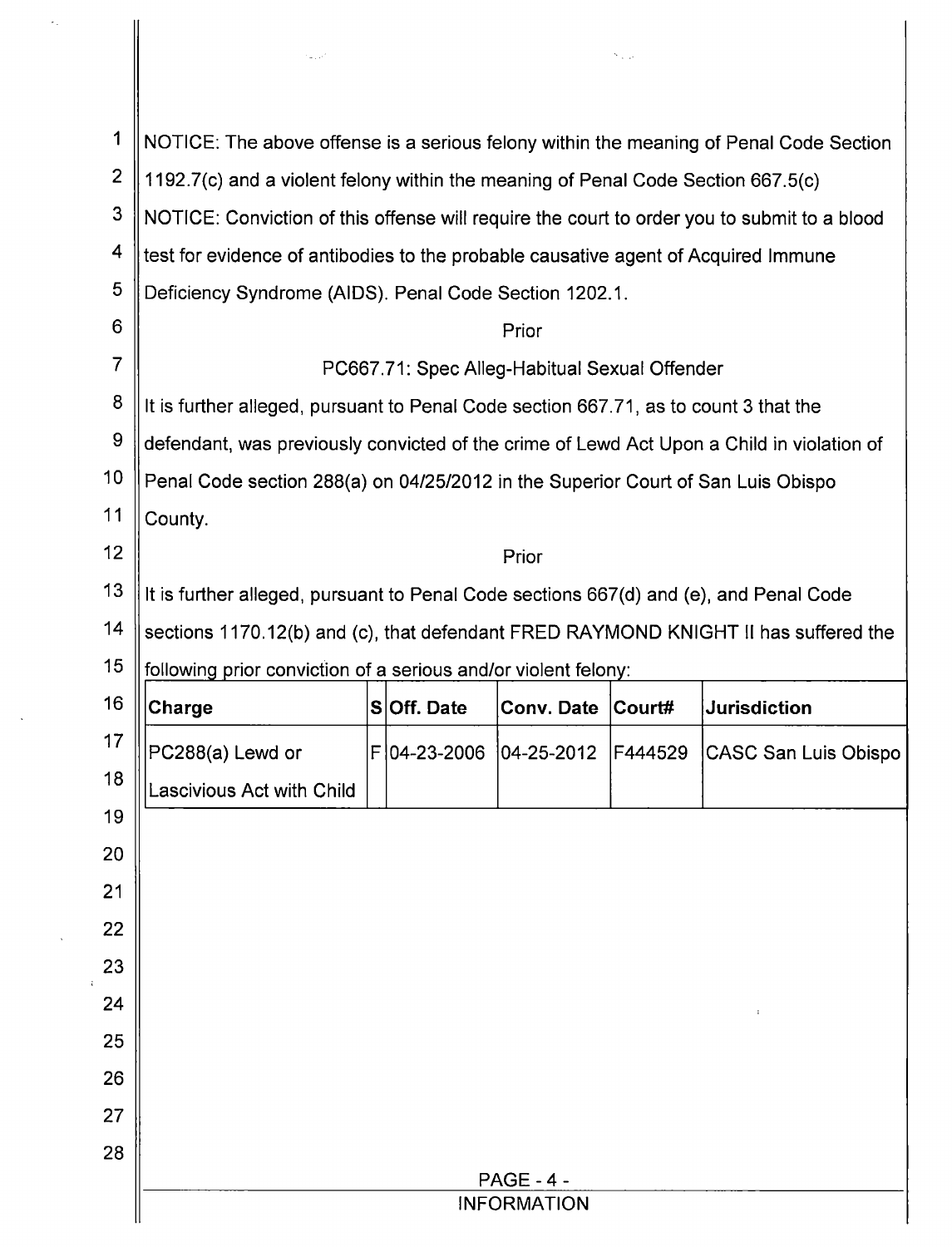|                         | $\sim 10^6$<br>Nation.                                                               |  |  |  |  |  |
|-------------------------|--------------------------------------------------------------------------------------|--|--|--|--|--|
|                         |                                                                                      |  |  |  |  |  |
| 1                       | Contrary to the form, force and effect of that statute in such cases made and        |  |  |  |  |  |
| $\mathbf{2}$            | provided and against the peace and dignity of the people of the State of California. |  |  |  |  |  |
| 3                       | Dated: December 17, 2018                                                             |  |  |  |  |  |
| $\overline{\mathbf{4}}$ | DAN DOW                                                                              |  |  |  |  |  |
| 5                       | DISTRICT ATTORNEY                                                                    |  |  |  |  |  |
| $\,6$                   | <b>Bγ</b>                                                                            |  |  |  |  |  |
| $\overline{7}$          | CHRISTOPHER B WHITE<br>DEPUTY DISTRICT ATTORNEY                                      |  |  |  |  |  |
| 8                       |                                                                                      |  |  |  |  |  |
| $\boldsymbol{9}$        |                                                                                      |  |  |  |  |  |
| 10                      | $\sim 200$<br>$\pm$<br>$\sim 100$ km $^{-1}$                                         |  |  |  |  |  |
| 11                      |                                                                                      |  |  |  |  |  |
| 12                      |                                                                                      |  |  |  |  |  |
| 13                      |                                                                                      |  |  |  |  |  |
| 14                      |                                                                                      |  |  |  |  |  |
| 15                      |                                                                                      |  |  |  |  |  |
| 16                      |                                                                                      |  |  |  |  |  |
| 17                      |                                                                                      |  |  |  |  |  |
| 18                      |                                                                                      |  |  |  |  |  |
| 19<br>20                |                                                                                      |  |  |  |  |  |
| 21                      |                                                                                      |  |  |  |  |  |
| 22                      |                                                                                      |  |  |  |  |  |
| 23                      |                                                                                      |  |  |  |  |  |
| 24                      |                                                                                      |  |  |  |  |  |
| 25                      |                                                                                      |  |  |  |  |  |
| 26                      |                                                                                      |  |  |  |  |  |
| 27                      |                                                                                      |  |  |  |  |  |
| 28                      |                                                                                      |  |  |  |  |  |
|                         | <b>PAGE - 5 -</b>                                                                    |  |  |  |  |  |
|                         | <b>INFORMATION</b>                                                                   |  |  |  |  |  |